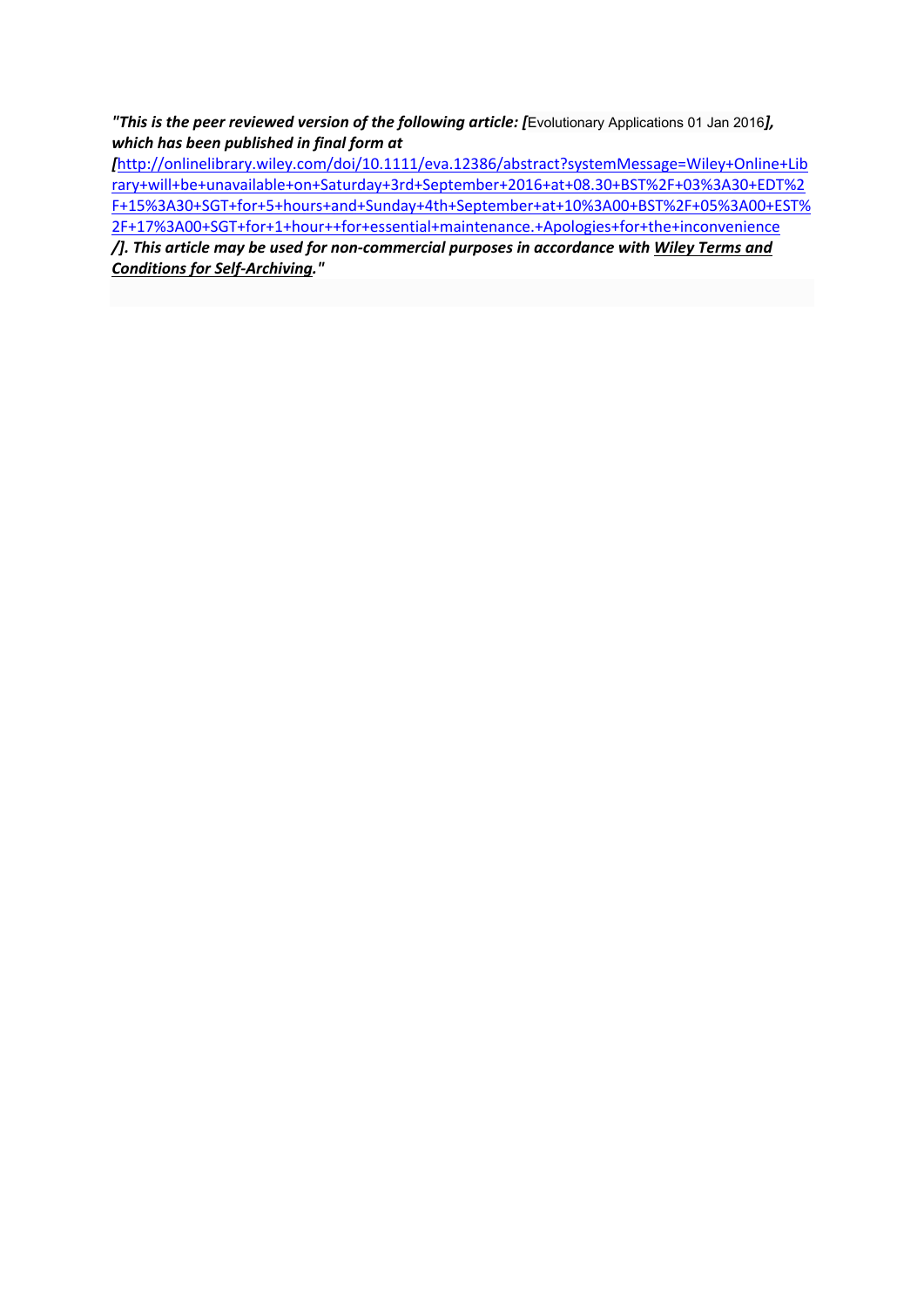# SPECIAL ISSUE ORIGINAL ARTICLE

# Transgenerational plasticity of reproduction depends on rate of warming across generations

Jennifer M. Donelson,  $1.2$ ,\* Marian Wong, $3$  David J. Booth<sup>1</sup> and Philip L. Mundav<sup>2</sup>

1 School of Life Sciences, University of Technology Sydney, Broadway, NSW, Australia

2 ARC Centre of Excellence for Coral Reef Studies, James Cook University, Townsville, QLD, Australia

3 Centre for Sustainable Ecosystems and Solutions, School of Biological Sciences, University of Wollongong, Wollongong, NSW, Australia

#### Keywords

acclimation, climate change, developmental plasticity, global warming, marine fish, transgenerational plasticity.

#### Correspondence

Jennifer M. Donelson, ARC Centre of Excellence for Coral Reef Studies, James Cook University, Angus Smith Drive, Townsville, QLD, Australia. Tel.: +61 7 4781 6291; fax: +61 7 4725 5043; e-mail: jennifermarie.donelson@uts.edu.au

Received: 5 November 2015 Accepted: 10 April 2016

doi:10.1111/eva.12386

#### Abstract

Predicting the impacts of climate change to biological systems requires an understanding of the ability for species to acclimate to the projected environmental change through phenotypic plasticity. Determining the effects of higher temperatures on individual performance is made more complex by the potential for environmental conditions experienced in previous and current generations to independently affect phenotypic responses to high temperatures. We used a model coral reef fish (Acanthochromis polyacanthus) to investigate the influence of thermal conditions experienced by two generations on reproductive output and the quality of offspring produced by adults. We found that more gradual warming over two generations,  $+1.5^{\circ}$ C in the first generation and then  $+3.0^{\circ}$ C in the second generation, resulted in greater plasticity of reproductive attributes, compared to fish that experienced the same increase in one generation. Reproduction ceased at the projected future summer temperature (31.5°C) when fish experienced +3.0°C for two generations. Additionally, we found that transgenerational plasticity to +1.5°C induced full restoration of thermally affected reproductive and offspring attributes, which was not possible with developmental plasticity alone. Our results suggest that transgenerational effects differ depending on the absolute thermal change and in which life stage the thermal change is experienced.

## Introduction

Anthropogenic climate change is causing environmental conditions to shift from long-term averages (Collins et al. 2013), and consequently represents a global threat to biodiversity (Thomas et al. 2004; Lovejoy and Hannah 2005). For conservation and management of ecosystems, a realistic understanding of the capacity for species to respond over years and generations is required (Hoffmann and Sgrò 2011). To persist within their current range, organisms could genetically adapt to the new environment or acclimate through phenotypic plasticity (Hoffmann and Sgrò 2011; Munday et al. 2013). Due to the pace of projected climate change and the potential constraints on rapid genetic adaptation, plasticity is expected to be especially important in enabling organisms to maintain their performance in the future (Gienapp et al. 2008; Merilä 2012). The ability of species to adjust to a changing environment will set the limits for the range and magnitude of biological impacts caused by climate change (Bradshaw and Holzapfel 2006; Bellard et al. 2012).

To ensure the persistence of populations in the future, successful reproduction is essential. Species have generally evolved to undertake reproductive activities within a narrow subset of temperatures compared to the thermal range in which they persist, due to the energetic cost associated (Van Der Kraak and Pankhurst 1997; Browne and Wanigasekera 2000; Visser et al. 2008). Consequently, environmental warming that has already occurred has resulted in shifts in the phenology of reproductive events for many species, allowing reproduction to still occur within the optimal thermal range (Parmesan and Yohe 2003; Dunn and Winkler 2010). Shifting reproductive timing is a risky strategy if a mismatch occurs between the timing of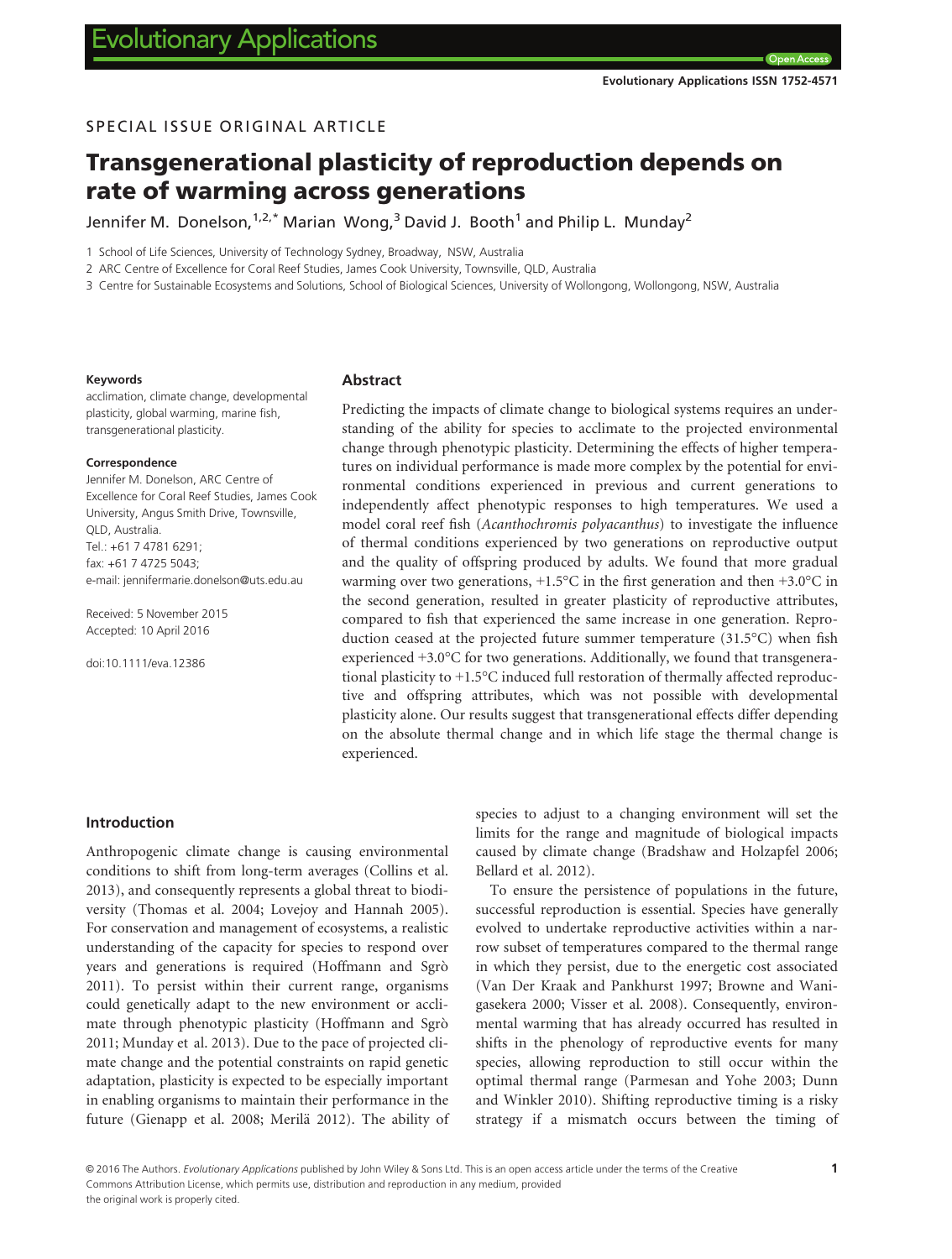offspring production and their food availability (Cushing 1969; Visser and Holleman 2001; Edwards and Richardson 2004; Charmantier et al. 2008). Furthermore, some species will not shift their reproductive timing because they utilize environmental cues for reproduction that are not changing alongside warming (e.g. light; Hamner 1963; Both and Visser 2001; Bradshaw and Holzapfel 2010), and consequently may reproduce in suboptimal thermal conditions. This can result in a reduction in the quality and/or quantity of progeny produced, with potential negative implications for population persistence in the future (Giebelhausen and Lampert 2001; Donelson et al. 2010; Miller et al. 2015).

Environmental warming is expected to be especially problematic to ectotherms, due to their lack of internal thermal regulation. Cellular function is tightly linked to external thermal conditions and changes in physiological processes flow on to higher level performance, including reproduction (Pörtner 2002; Sunday et al. 2011). In fish, temperature experienced during juvenile development can affect later reproductive performance through its influence on sexual development (Davies et al. 1986; Pankhurst and Munday 2011), gender determination (Devlin and Nagahama 2002), and the timing of maturation (Davies et al. 1986; Pankhurst and Munday 2011). Temperature influences reproductive processes by promoting or inhibiting hormone synthesis, altering hormone structure, and modifying the action of hormones and enzymes within the hypothalamo–pituitary–gonadal (HPG) axis, resulting in affects to gametes and offspring produced (Pankhurst and Munday 2011). Short-term experiments indicate that upper thermal thresholds for reproductive activity in many species of fish are only a few degrees above current-day conditions (Van Der Kraak and Pankhurst 1997; Donelson et al. 2010; Pankhurst and King 2010). Some reproductive plasticity to moderate warming exists, but this plasticity appears to be limited when fish experience larger temperature changes, such as those predicted by the end of the century due to climate change (Donelson et al. 2014).

An important consideration when assessing the impacts of projected future temperatures on reproduction is that warming from climate change will occur over a number of generations for most species. Yet, relatively little is known about the capacity for plasticity of reproductive processes to warming over multiple generations (transgenerational plasticity: TGP). Various capacity for TGP has been observed between species and depending on the trait in question (Groeters and Dingle 1988; Shama and Wegner 2014; Walsh et al. 2014; Chakravarti et al. 2016). For example in the marine stickleback, Shama and Wegner (2014) observed positive TGP to offspring body size at day 30, negative effects to the number of eggs produced and no effect to egg size, while Chakravarti et al. (current special edition) found only partial compensation of fecundity with

two generations in a marine polychaete. The coral-reef damselfish, Acanthochromis polyacanthus (the model species utilized in this study) has been observed to produce beneficial TGP in response to warming, in other traits including aerobic physiology (Donelson et al. 2012a) and sex determination (Donelson and Munday 2015), but the capacity for TGP to influence reproduction is unknown. Full restoration of reproduction did not occur in A. polyacanthus with development at elevated temperatures, resulting in reductions in the amount and size of gametes produced compared with the previous generation (Donelson et al. 2014). However, full compensation of reproduction may be possible when several generations experience warmer conditions, allowing TGP to occur.

The rate of change experienced can influence the response to an environmental change such as warming. Generally, individuals tolerate higher maximum and minimum temperatures when conditions change rapidly, compared to more gradual changes (Terblanche et al. 2007; Chown et al. 2009; Peck et al. 2009). However, over the timescales at which plasticity can occur, gradual changes in temperature potentially allow a greater opportunity for plastic adjustment to higher temperature, whereas abrupt changes may cause greater costs due to time-lags in response (Angilletta 2009). In a number of studies slower rates of temperature change corresponded to the observation of more beneficial plasticity (Kelty and Lee 1999; Allen et al. 2012; Westhus et al. 2013), but this is not always found (Schuler et al. 2011). In addition rapid environmental change, compared to gradual, may result in different outcomes at the population level due to selection of more stress-tolerant genotypes that are more suited to rapid change (Bijlsma and Loeschcke 2005; Reusch and Wood 2007). One area of research that is ripe for investigation is how rates of change across generations might influence plastic outcomes. Gradual increase in temperature over generations may allow developmental plasticity to occur on top of TGP, possibly altering or amplifying the plasticity observed with only TGP (Shama and Wegner 2014). Additionally, environments that are continually changing may cause parents to bet hedge with offspring phenotype, due to their uncertainty about future conditions (Marshall et al. 2008; Simons 2014).

The present study explores the capacity for TGP to compensate for the negative effects of projected warming on reproductive capacity in a common reef damselfish, Acanthochromis polyacanthus. Specifically, we tested whether developing at  $+1.5$  and  $+3.0$ °C for two generations enhanced reproductive ability above what was observed in the previous generation with only developmental plasticity. In addition, we included a step treatment where fish developed at +1.5 $\degree$ C in the first generation (F<sub>1</sub>) and then +3.0 $\degree$ C for the second generation  $(F_2)$ . This investigated the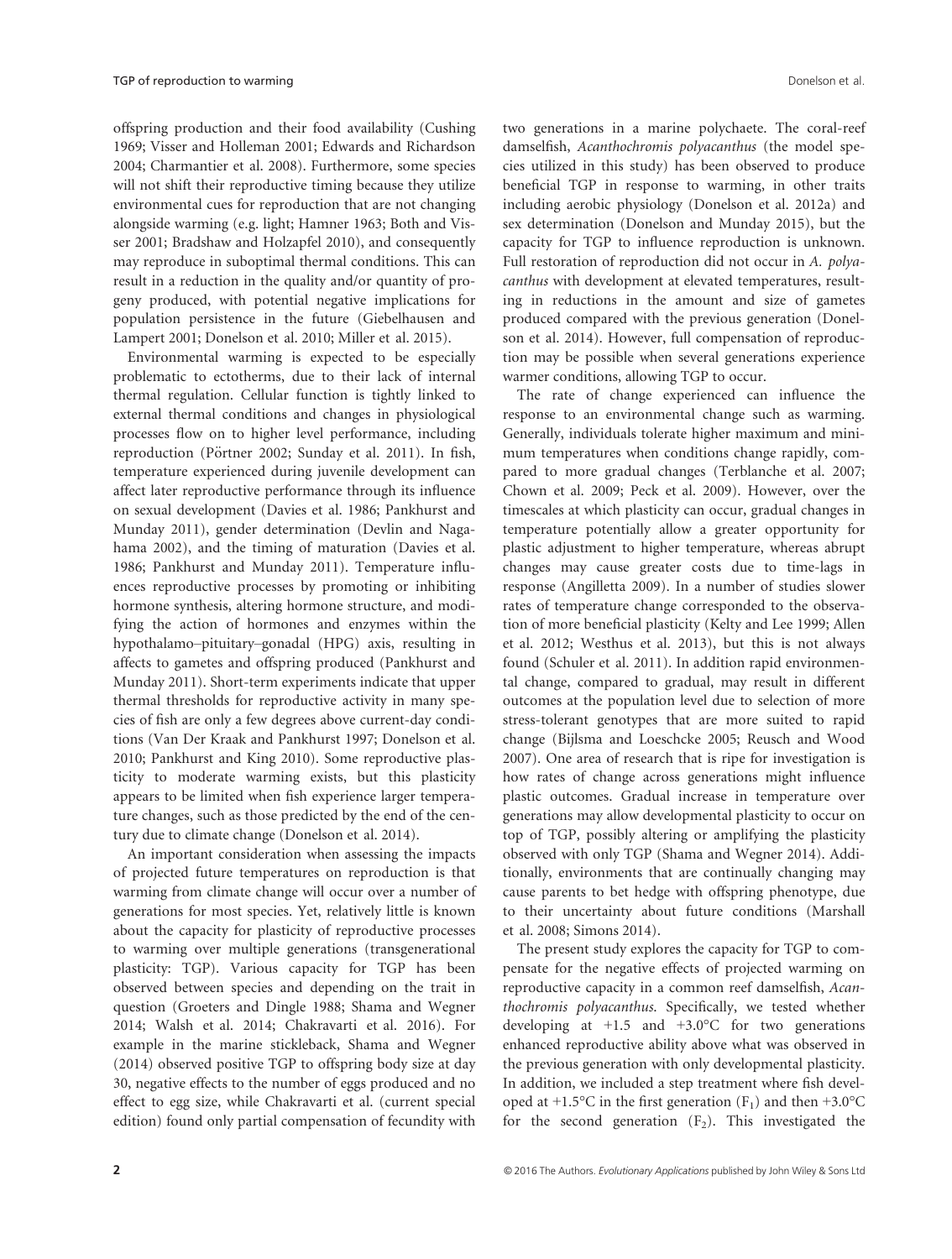potential for additional developmental plasticity to +3°C warming on top of TGP expressed to  $+1.5$ °C. Finally, we tested the effects of transgenerational temperature treatment and reproductive temperature on the quantity and quality of offspring produced.

## Materials and methods

#### Experimental design

The species used in this study was the coral reef damselfish Acanthochromis polyacanthus, a widespread Indo-Pacific species (15°N–26°S and 116°E–169°E) that broods its young (Pankhurst et al. 1999). Fish were collected from the Palm Island region  $(18^{\circ}37^{\prime}S, 146^{\circ}30^{\prime}E)$  of the central Great Barrier Reef, which experiences a mean annual temperature range of 23.2–28.5°C (Australian Institute of Marine Science temperature loggers 1999–2008 at 6–8 m; [http://data.aims.gov.au/\)](http://data.aims.gov.au/). Average temperatures at the collection location have naturally fluctuated between 0.2– 2.5°C in a single day, but on average vary only 0.45°C daily. Laboratory temperature treatments were maintained

at  $\pm$  0.5°C of the desired temperature. In the 10 years leading up to the collection of  $F_0$  wild pairs, average summer temperatures for the collection region varied from 27.4–29.2°C. Average sea surface temperatures in the Great Barrier Reef, Australia, are predicted to increase up to 3°C by 2100 due to global warming (Lough 2007; Hobday and Lough 2011). Consequently, temperature treatments of +1.5°C or +3.0°C were chosen to reflect middle and end of the century projections.

The experimental design involved two factors: Generation  $(F_1, F_2)$  and Rearing temperature (present-day, <sup>+</sup>1.5°C, <sup>+</sup>3.0°C). A. polyacanthus were reared for two generations at present-day and elevated temperatures. At the start of the experiment, eight adult breeding pairs  $(F_0)$  were collected from the Palm Island region and maintained at present-day summer temperatures for 4 months (Donelson et al. 2010). The first clutch of offspring  $(F_1)$  produced by these breeding pairs were divided among the three temperature treatments and reared to maturity (Fig. 1). During summer when breeding occurs and offspring develop, the average temperatures were: present-day = 28.5°C,



Figure 1 Experimental design where fish were reared in control  $(+0.0\degree C)$  or elevated thermal conditions  $(+1.5$  and  $+3.0\degree C)$  from shortly after hatching for two generations.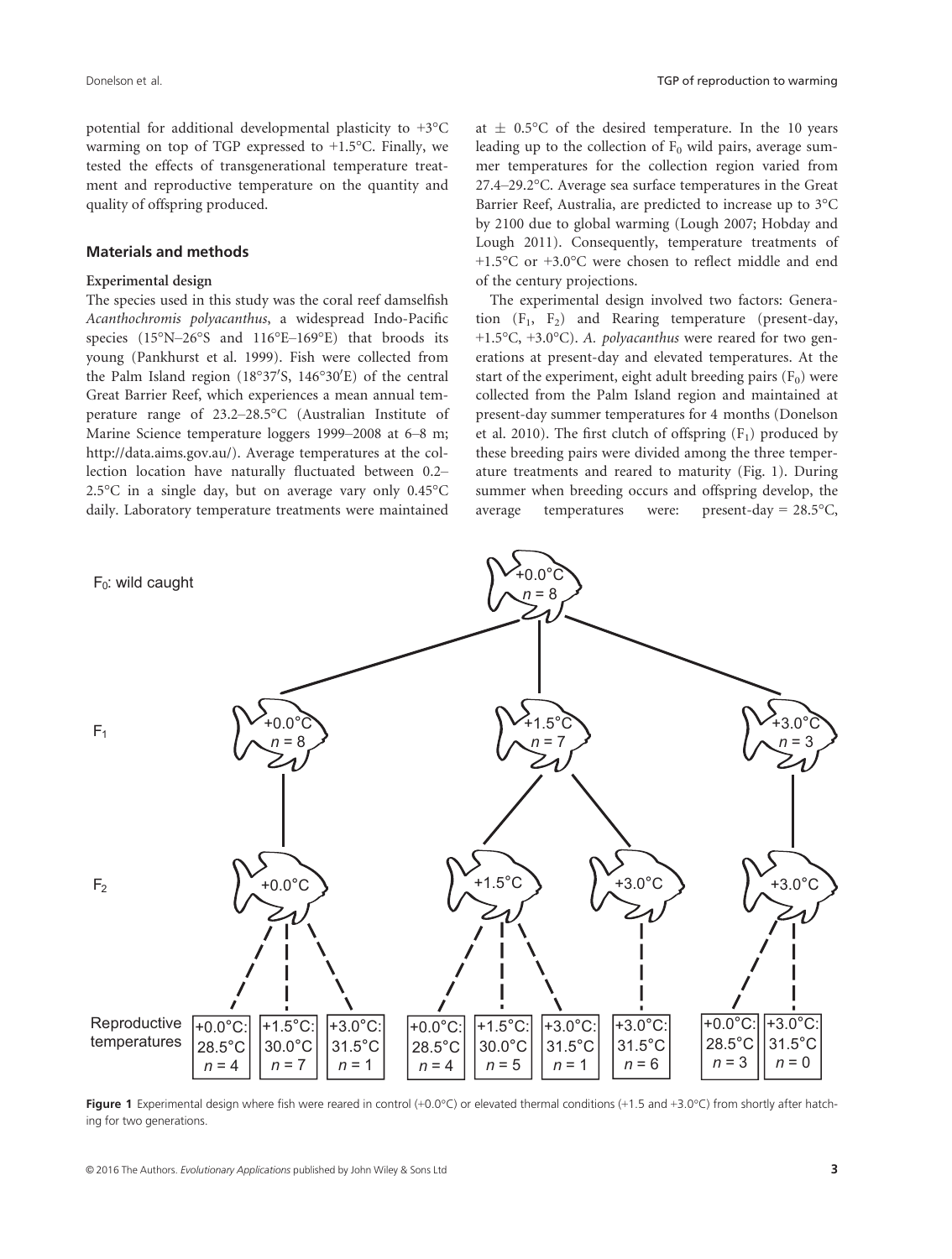+1.5°C = 30.0°C and +3.0°C = 31.5°C. All the treatments followed the natural seasonal cycle for the collection location; therefore, respective winter temperatures were lower in each treatment (see Donelson et al. 2011). The dark– light cycle was also matched weekly to seasonal changes in day length for the collection location, summer was approximately 13L:11D and winter was 11L:13D. Sibling fish were kept in groups of 6 in 40 L aquaria for 1 year after hatching, at which time density was reduced to pairs by the experimenter. Mortality with in the sibling groups was low, with >90% survival in all treatments. At 1.5 years fish were reorganized using individuals from the same temperature treatment into nonsibling pairs for breeding at 2 years when maturity was reached (see Donelson et al. 2014 for more details). Nonsibling pairs were composed of an even number of individuals from each parental line. Fish were fed a stage-specific commercial fish food as described by Donelson et al. (2011).

Clutches of offspring  $(F_2)$  from the  $F_1$  breeding pairs were divided into the different temperatures at hatching and reared as described above for the  $F_1$  generation (Fig. 1). At maturity,  $F_2$  individuals were again outcrossed to form new breeding pairs as in the previous generation. Two months prior to summer, pairs from the main multigenerational lineages were further divided across the three treatments to investigate the independent and interacting effects of multigenerational temperature and reproductive temperature exposure (Fig. 1). There was close to 100% survival in all temperature treatments in both the  $F_1$  and  $F_2$ generations.

#### Reproduction and offspring characteristics

During the austral summer 2011–2012 nesting sites of  $F_2$ breeding pairs were checked daily at 09:00 for the presence of eggs. When a clutch was discovered an underwater photograph was taken to estimate the number of eggs laid and a sample of 10 eggs from random locations within the clutch was taken to determine egg size (to nearest 0.01 mm, see Donelson et al. 2011 for methods). Following the observation of a clutch, tanks were checked again daily at 11:00 for the presence of hatched offspring. Directly after hatching, a sample of 20 offspring were removed and euthanized to subsequently determine offspring characteristics with image analysis (Image J; standard length to nearest 0.01 mm: SL, weight to nearest mg: W and yolk area to nearest 0.01 mm: YA). Fulton's K condition was calculated as  $(W/SL^3) \times 100$ . To determine mean egg size and offspring attributes at hatching (SL, W, Fulton's K condition and YA) only the first clutch produced by each pair were used. To determine mean number of eggs all clutches produced during the breeding season were used. Total progeny produced in each treatment was calculated as the sum of all

the eggs produced by pairs throughout the breeding season. The timing of breeding within each treatment was calculated as the duration of breeding across all months of the summer season. Specifically, it was the length of time from the first to the last clutch in each treatment. The average time that breeding commenced was calculated as the mean week for the first clutch of all pairs that bred within a treatment.

#### Analyses

As data were normally distributed, reproductive timing and duration, clutch characteristics and offspring attributes were compared among treatments with general linear models (GLM). Each combination of grandparent temperature, parent temperature, and reproductive temperature was considered a treatment (Fig. 1). Factors included within the GLM were the temperature treatment (fixed), maternal weight (covariate), and pair ID (random). Groups with only one pair reproducing were excluded from the GLMs as there was no replication at the pair level (+0.0 at 31.5°C and +1.5 at 31.5°C). Where significant differences were found ( $P < 0.05$ ), post hoc testing was completed with Student's T pairwise comparisons. The proportion of pairs that reproduced per combination treatment was explored with individual  $2 \times 2$  chi squared analysis where the expected distribution was the control (+0.0 at 28.5°C). All statistical analyses were completed with JMP®, Version 11, SAS Institute Inc., Marlow, Buckinghamshire, UK. Assumptions of statistical models were tested with q-q plots and Levene's tests.

#### Results

#### Breeding characteristics

Reproduction in  $F<sub>2</sub>$  pairs occurred in all combinations of developmental treatment and reproductive temperature, except for +3.0°C fish housed at 31.5°C, where no pairs reproduced during the entire summer (Fig. 2; +3.0°C at 31.5°C vs +0.0°C at 28.5°C:  $X^2 = 6.29$ , df = 1, P = 0.01). A reduction in the number of pairs that reproduced was observed for both +0.0°C and +1.5°C treatments at 31.5°C. In both cases only one pair reproduced representing 10% of the possible pairs in each treatment, however this was not statistically significant from the control proportion of 0.4  $(X^2 = 2.76, df = 1, P = 0.10)$ . The percent of pairs breeding was similar between all other treatments  $(P > 0.05)$ .

Breeding commenced during September and October in all combinations of developmental treatment and reproductive temperature, but the average month that pairs commenced reproduction was affected by the treatment and temperature combination (Fig. 2;  $F_{5,23} = 2.88$ ,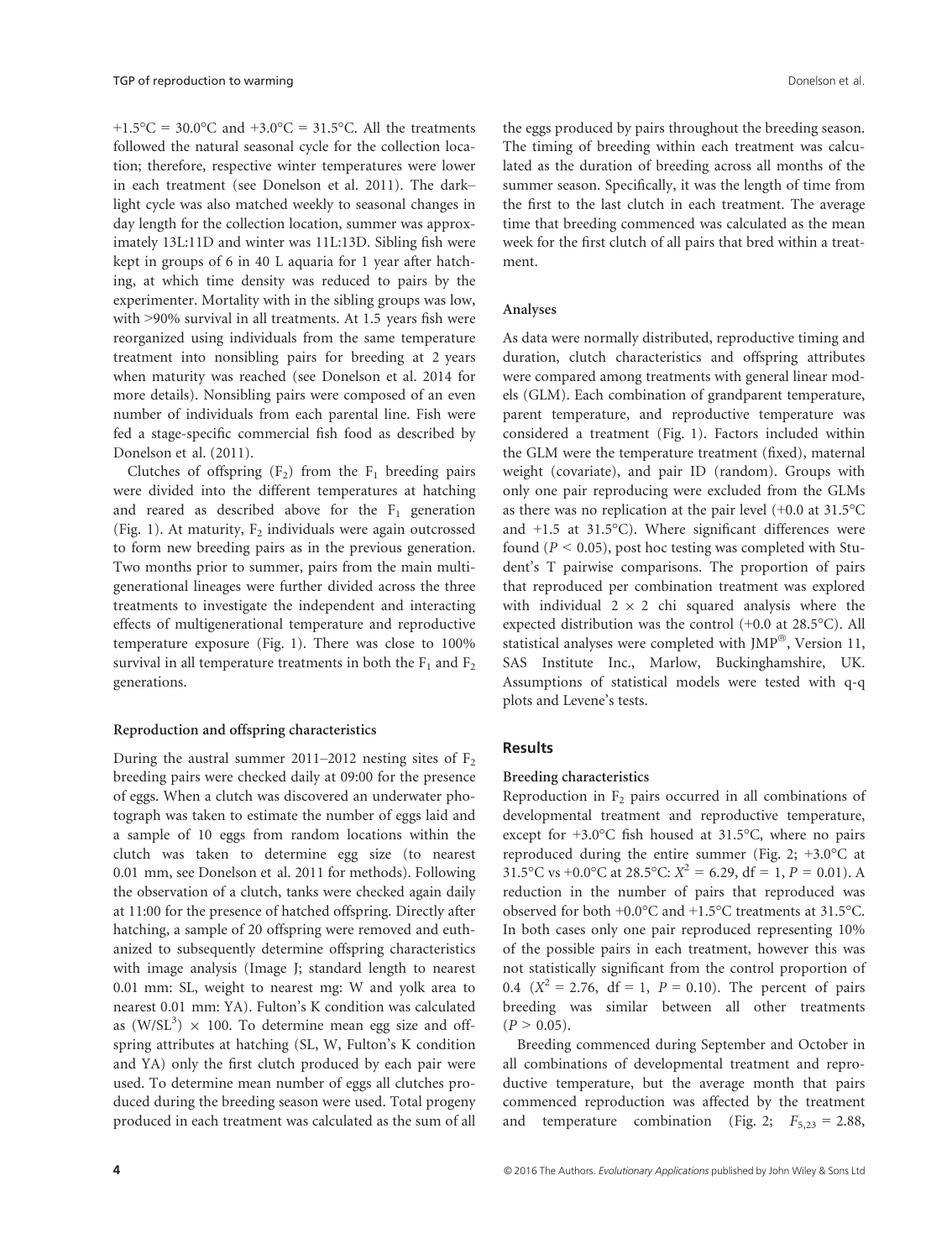

Figure 2 Seasonal duration of breeding in developmental treatments depending on reproductive temperature (lines). Circles denote the mean month of breeding commenced and values adjacent to lines indicate the proportion of pairs that contributed to reproduction.

 $P = 0.04$ ). This effect was driven by fish whose parents experienced  $+1.5$ °C (F<sub>1</sub> generation) and they developed at +3.0°C (step treatment +1.5 – +3.0°C) breeding earlier on average (Fig. 2;  $P < 0.05$  for  $+0.0$ °C at both 28.5°C and 30.0°C, +1.5°C at 28.5°C, and +3.0°C at 28.5°C). In present-day control (28.5°C) and elevated 30°C conditions, reproduction tended to occur from October to early March (Fig. 2). As reproductive temperature increased to 31.5°C, reproduction occurred only in September to October for +0.0 and +1.5°C fish. Contrastingly, fish that experienced +1.5°C in the  $F_1$  generation and +3.0°C in the  $F_2$  generation extended their breeding season to occur for a similar length (September to January) as pairs at cooler reproductive temperatures  $(F_{5,23} = 1.21, P = 0.33)$ .

#### Clutch characteristics

The average area of eggs differed from  $4.5$  to  $5.1$  mm<sup>2</sup> between combination treatments (Fig. 3A), but there was no relationship with breeding temperature ( $F_{7,17} = 0.48$ ,  $P = 0.84$ ; Table 1), possibly due to high variability between pairs within treatments (Pair ID:  $z = 2.77$ ,  $P < 0.05$ ). In contrast, the average number of eggs produced per clutch did differ depending on combination treatment (Fig. 3B;  $F_{5,16} = 3.07$ ,  $P = 0.04$ ; Table 1). For fish from developmental treatment +0.0 and +1.5°C, the number of eggs per clutch was maintained across breeding temperatures  $(P > 0.05)$ . Fish reared at +3.0°C for two generations tended to produce 30% smaller clutches at 28.5°C, however this was not significant ( $P > 0.05$ ). Egg clutches of fish elevated to 3.0 $\degree$ C over 2 generations (step treatment +1.5 – +3.0°C) were 64% smaller than control pairs (+0.0 at



**Figure 3** Mean ( $\pm$ SE) egg area (A), clutch size (B), and total number of eggs produced in the summer breeding season (C) of Acanthochromis polyacanthus pairs depending on multigenerational temperature treatment and reproductive temperature.

28.5 $\degree$ C,  $P = 0.02$ ). The total number of eggs produced per season peaked at the breeding temperature of 30.0°C in both the +0.0 and +1.5°C treatments (Fig. 3C). This trend was driven by slightly more pairs reproducing and producing more clutches. At the control temperature of 28.5°C, the difference in total progeny produced between +3.0°C and +0.0°C was the same reduction as observed in average clutch size  $(0.7)$ . While fish from the step treatment  $(+1.5 -$ +3.0°C) produced only half the offspring compared to control +0.0 at 28.5°C, they produced approximately 3.5 times the number of eggs compared to either the +0.0 or +1.5°C fish at the same reproductive temperature (31.5°C).

# Offspring characteristics

The physical attributes of offspring were influenced by the combination treatment of parents, but the pattern differed among the attributes measured (Fig. 4; Table 2). Offspring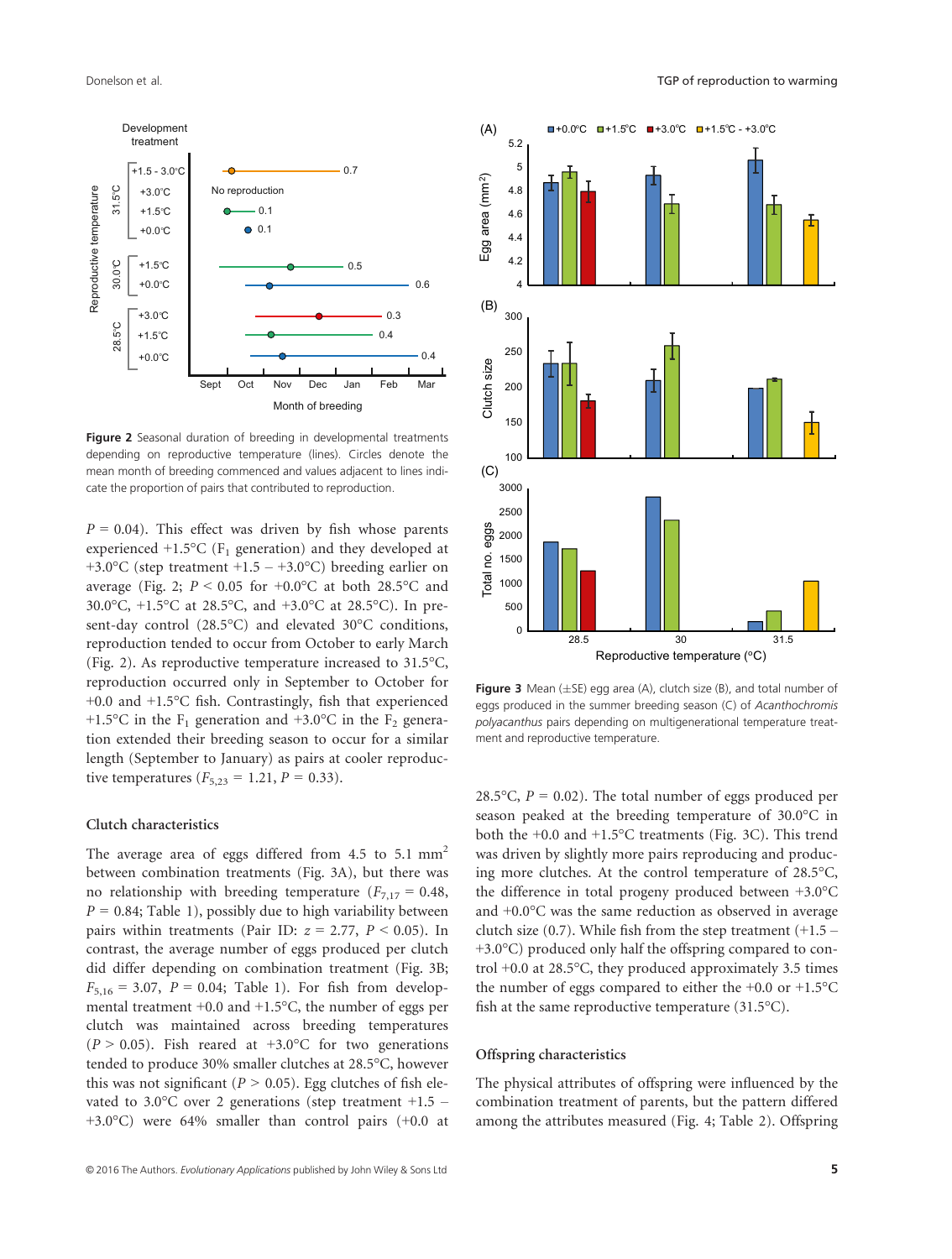Table 1. Statistical results of generalized linear models for testing differences in egg area and clutch size between temperature treatments.

|                    | Effect<br>type | Estimate $\pm$ SE                                     | Statistic          | P value |
|--------------------|----------------|-------------------------------------------------------|--------------------|---------|
| Egg area           |                |                                                       |                    |         |
| Treatment          | Fixed          |                                                       | $F_{7.17} = 0.481$ | 0.84    |
| Maternal<br>weight | Fixed          |                                                       | $F_{1.17} = 0.068$ | 0.80    |
| Pair               | Random         | $0.177 + 0.064$ $Z = 2.77$                            |                    | < 0.05  |
| Residual           |                | $0.089 + 0.008$                                       |                    |         |
| Clutch size        |                |                                                       |                    |         |
| Treatment          | Fixed          |                                                       | $F_{5,16} = 3.072$ | 0.04    |
| Maternal<br>weight | Fixed          |                                                       | $F_{1,16} = 2.448$ | 0.14    |
| Pair<br>Residual   | Random         | $757.75 + 851.92$ $Z = 0.889$<br>$2248.53 \pm 705.18$ |                    | >0.05   |
|                    |                |                                                       |                    |         |

Italics denotes significant  $p$  values.

of pairs from both the +1.5 and +3.0°C treatment for two generations that reproduced at 28.5°C exhibited an increase in the weight and the amount of provisioning compared with +0.0°C at 28.5°C (Fig. 4B,D), however this trend was not significant (W:  $F_{5,19} = 1.14$ ,  $P = 0.37$ ; YA:  $F_{5,19} = 2.14$ ,  $P = 0.10$ , possibly due to the high variability between pairs within treatments (W:  $z = 3.01$ ,  $P < 0.05$ ; YA:  $z = 2.68$ ,  $P < 0.05$ ) and the effect of maternal size on offspring weight  $(F_{1,19} = 5.45, P = 0.03)$ . Offspring produced by pairs in the step treatment  $(+1.5 - +3.0^{\circ}C)$  were significantly shorter than all other treatments, except 1.5°C at 30°C, by >0.6 mm (Fig. 4A; SL:  $F_{5,19} = 3.36$ ,  $P = 0.03$ ). While these offspring were shorter, their weight was similar to other treatments, causing them to have a significantly higher physical condition index than all other groups (Fig. 4C; Fulton's K condition:  $F_{5,19} = 5.86$ ,  $P = 0.002$ ) after controlling for pair variability (SL:  $z = 3.03$ ,  $P < 0.05$ ; Fulton's K condition:  $z = 2.96$ ,  $P \le 0.05$ ).

## **Discussion**

Conservation of biological systems in the face of future climate change requires an understanding of the ability for species and populations to adjust to rising temperatures over relevant time scales, however this has been rarely done to date. Experimental investigations of species' cross-generational responses to projected change represents one of the best methods we have for estimating the likely biological impacts (Munday et al. 2013; Munday 2014 for reviews). Our study highlights that the generational rate of warming applied in experiments can alter the phenotypic results. We found that relatively gradual warming, with a +1.5°C increase per generation, over two generations, resulted in enhanced reproduction compared to  $a + 3.0^{\circ}$ C increase in the  $F_1$  generation. Fish that developed for two



Figure 4 Mean standard length (A), weight (B), Fulton's K condition index (C), and yolk area (D) of Acanthochromis polyacanthus offspring from pairs depending on multigenerational temperature treatment and reproductive temperature. Values are mean  $(\pm S$ E).

generations at +3.0°C were unable to reproduce at all in the expected future summer conditions (31.5°C). Additionally, we found evidence for TGP, greater than what was possible with developmental plasticity alone, in egg and offspring attributes for fish maintained at +1.5°C for two generations. However, this TGP did not provide reproductive benefits at temperatures greater than they had experienced.

Slower rates of increase may produce enhanced plasticity as they allow further developmental plasticity to occur on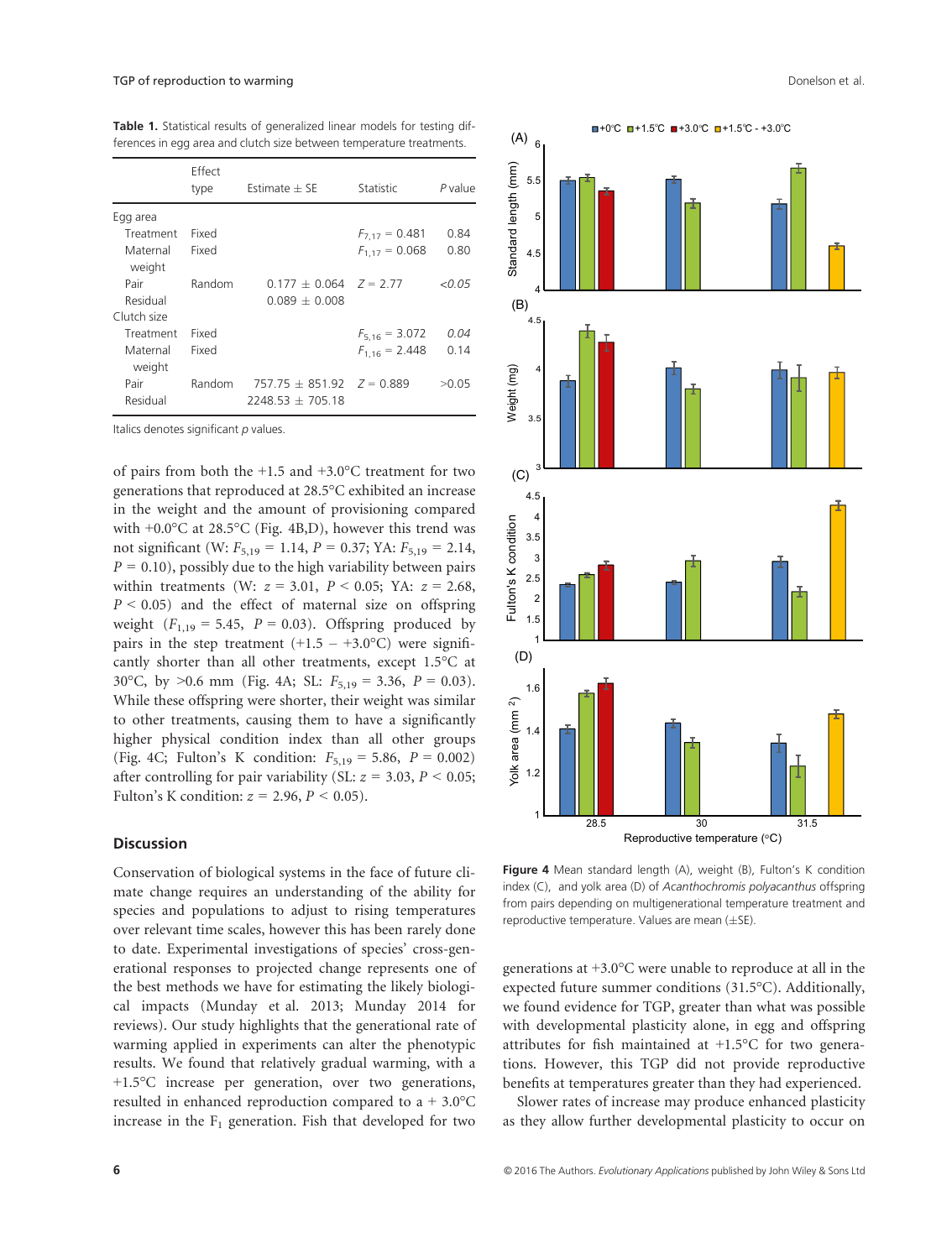Table 2. Statistical results of generalized linear models for testing differences in offspring characteristics between temperature treatments.

|                    | Effect type | Estimate $\pm$ SE             | Statistic          | P value |
|--------------------|-------------|-------------------------------|--------------------|---------|
| Standard length    |             |                               |                    |         |
| Treatment          | Fixed       |                               | $F_{5,19} = 3.363$ | 0.02    |
| Maternal<br>weight | Fixed       |                               | $F_{1,19} = 0.200$ | 0.66    |
| Pair               | Random      | $0.202 \pm 0.067$ $Z = 3.030$ |                    | < 0.05  |
| Residual           |             | $0.068 \pm 0.004$             |                    |         |
| Weight             |             |                               |                    |         |
| Treatment Fixed    |             |                               | $F_{5,19} = 1.139$ | 0.37    |
| Maternal<br>weight | Fixed       |                               | $F_{1,19} = 5.449$ | 0.03    |
| Pair               | Random      | $0.266 \pm 0.088$ $Z = 3.015$ |                    | >0.05   |
| Residual           |             | $0.113 + 0.007$               |                    |         |
| Fulton's K         |             |                               |                    |         |
| Treatment          | Fixed       |                               | $F_{5,19} = 5.856$ | 0.002   |
| Maternal<br>weight | Fixed       |                               | $F_{1,19} = 1.306$ | 0.26    |
| Pair               | Random      | $0.494 + 0.167$ $Z = 2.961$   |                    | < 0.05  |
| Residual           |             | $0.026 + 0.026$               |                    |         |
| Yolk area          |             |                               |                    |         |
| Treatment          | Fixed       |                               | $F_{5,19} = 2.145$ | 0.10    |
| Maternal<br>weight | Fixed       |                               | $F_{1,19} = 0.560$ | 0.46    |
| Pair               | Random      | $0.012 \pm 0.004$             | $Z = 2.684$        | >0.05   |
| Residual           |             | $0.033 \pm 0.002$             |                    |         |

top of TGP. This was evidenced in the current study by the enhanced number of pairs reproducing, and consequently progeny produced, in the  $+1.5 - +3.0$ °C step treatment compared to the +1.5°C treatment group at 31.5°C, since the difference between these two treatments is only development of the step treatment during the  $F<sub>2</sub>$  generation at +3.0°C. Previous research has also found that the environment experienced by marine fish at both the present and previous generation can independently influence the quality and success of offspring produced, although not always in the same direction (Shama and Wegner 2014). Here, we found that a step-wise increase in temperature over two generations provided the most benefits to reproduction compared with simply exposing fish to the same higher temperatures over the same timeframe. It is well-established that the rate of warming experienced, relative to natural conditions, will influence the thermal tolerance of individuals, whether they mount a stress response (Feder and Hofmann 1999; Hofmann and Todgham 2010). Our finding, that a more gradual increase over generations promoted plasticity, matches with previous findings that slower environmental changes allows time for within generation plasticity to occur (Kelty and Lee 1999; Angilletta 2009; Allen et al. 2012; Westhus et al. 2013). While many reproductive attributes were improved in the  $+1.5 - +3.0$ °C step treatment, such as offspring physical condition, there

were still limitations to plasticity with lower numbers of smaller progeny produced compared to control +0.0°C. Further improvements in reproductive capacity might be expected with more gradual warming over greater generations.

Reproduction ceased in fish maintained at +3.0°C for two generations, and held at 31.5°C during summer. However, fish from the same developmental treatment were still able to reproduce at 28.5°C, indicating there was a limitation to reproducing at the warm temperature rather than permanent reproductive disruption, such as abnormal gonadal development, caused by the high temperature (Van Der Kraak and Pankhurst 1997). Nevertheless, the number of eggs produced by +3.0 pairs at 28.5°C was lower, compared to both +0.0 and +1.5°C, indicating that development at +3.0°C for multiple generations came at some cost. For example, development in warmer conditions may still have resulted in some alteration to gonadal structure or function (Van Der Kraak and Pankhurst 1997). Elevated water temperature causes a greater rate of masculinization in A. polyacanthus, possible having implications for males that otherwise would have developed as females in normal thermal conditions (Donelson and Munday 2015). Alternatively, breeding failure for fish maintained multi-generationally at +3.0°C could indicate that they have opted to delay breeding to a later year (Sandström et al. 1995).

Transgenerational plasticity, above what was observed only with developmental plasticity, allowed compensation of all egg and offspring attributes by  $+1.5$ °C fish that reproduced at 30.0°C. Egg and offspring attributes in this group match +0.0°C control fish at 28.5°C. In the previous generation the mean egg size as well as the length and weight of offspring was unable to be restored with development only (i.e. partial compensation, Donelson et al. 2014). While TGP enhanced reproduction and offspring attributes of +1.5°C fish breeding at 30°C, there was no benefits observed at temperatures warmer than what they developed in (i.e. 31.5°C). This suggests that beneficial phenotypic alterations to the endocrine system require experience of the thermal environment, in contrast with research on the same fish earlier in life where TGP at +1.5°C enhanced aerobic physiology across all testing temperatures, including at 31.5°C (Donelson et al. 2012a).

The phenotypic differences observed in this study could also be influenced by selection within the treatments, because not all breeding pairs reproduced. Some selection was observed in the previous generation within the +3.0°C treatment (Donelson et al. 2012a). Consequently, the poorer breeding outcomes for the +3.0°C could be due to at least in part to this selection in the previous generation. While, the improved reproduction of  $+1.5 - 3.0^{\circ}$ C step treatment could also be a result of selection, this is less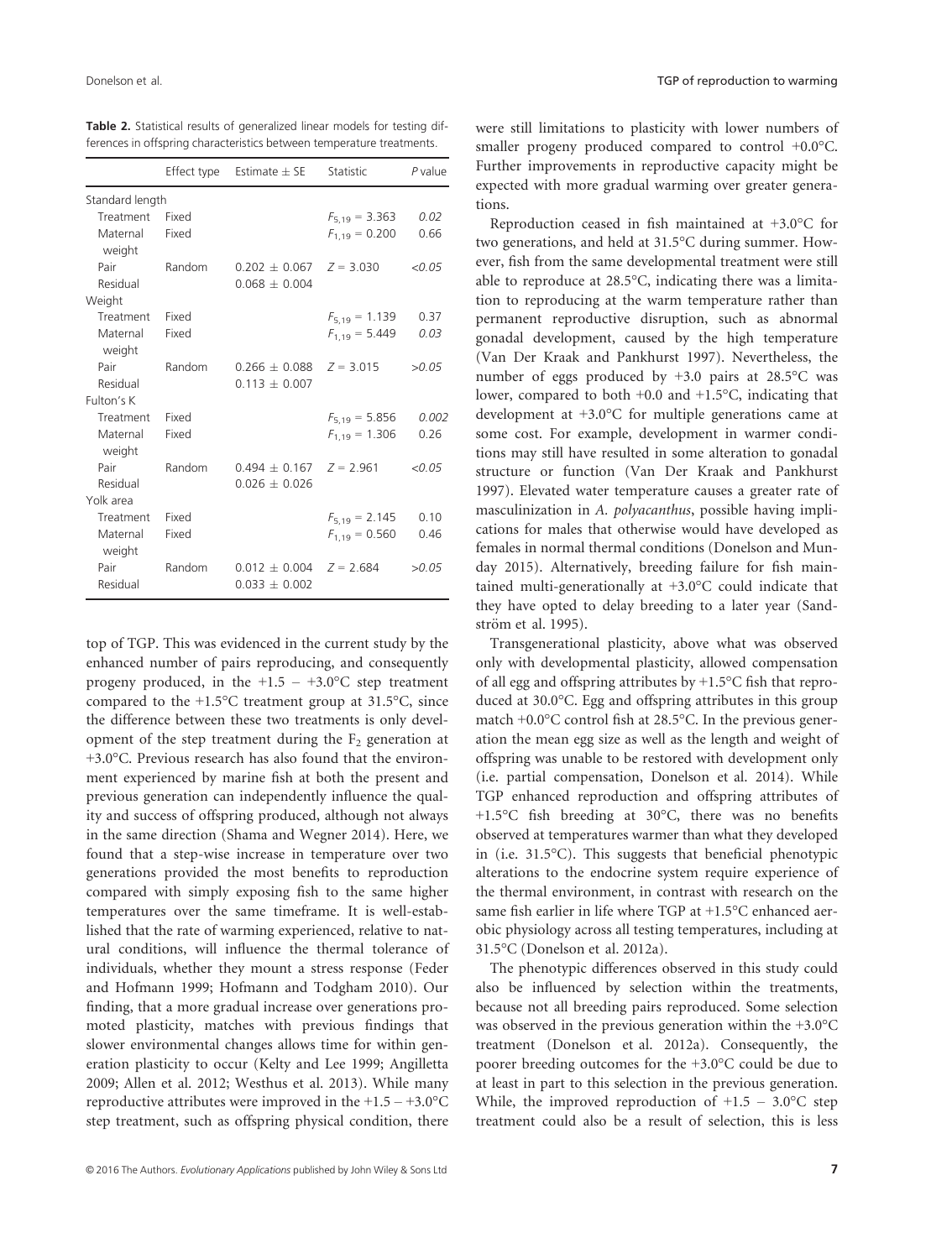likely than TGP, and unlikely to be the primary mechanism. There was no evidence for particular parental lines disproportionately composing the pairs that reproduced in the  $+1.5 - 3.0$ °C step treatment, compared to those that did not reproduce. Additionally, there was no evidence that particular parental lines disproportionately composed reproducing pairs in the  $+1.5 - 3.0$ °C step treatment compared to those that reproduced in the +1.5°C treatment at 28.5 or 30°C.

Shifts in the phenology of reproductive migrations and breeding have been widely documented in relation to ocean warming that has already occurred (Poloczanska et al. 2013; Asch 2015) and are a commonly predicted response to further warming (Munday et al. 2009). In previous experiments with A. polyacanthus we have not observed any evidence for shifting breeding timing forward with acute or developmental exposure at higher temperatures (Donelson et al. 2010, 2014). By contrast, in the current study the fish in the multigenerational thermal-step treatment  $(+1.5 - +3.0^{\circ}C)$  commenced breeding earlier on average. Shifting reproduction will likely reduce costs to adults as reproduction would occur prior to the warmest parts of summer, where basal metabolic costs are lower (Donelson et al. 2012a). However, whether this timing shift is beneficial or negative in the longer term would ultimately depend on any phenological shifts that occur in the prey for the offspring (Visser and Holleman 2001; Edwards and Richardson 2004; Charmantier et al. 2008).

Our results on the acute effects of warming to reproductive capacity differed slightly from previous work on wild pairs (Donelson et al. 2010, 2012b). Formerly more drastic effects of 1.5°C warming (30.0°C) were seen, with reductions in the percentage of pairs reproducing and the quality of progeny produced (Donelson et al. 2010, 2012b). Difference between studies are possibly due to the age, size, and experience of fish, with wild breeding pairs used in previous experiments being larger, older and unlikely to be first time breeders. Differences could also be due to selection that has occurred over generations in the lab potentially skewing the response of individuals to perform better at 30°C (Hoffmann et al. 2001).

It is likely that TGP will be an essential pathway for restoration of thermally sensitive processes in many species as the climate continues to change. A growing number of experiments are improving our understanding of the potential for phenotypic responses across generations, but when obtaining estimates of TGP we need to be cautious with how we conduct the experiments and consequently extrapolate the findings to conservation objectives. This study indicates that immediately increasing the temperature to future projected levels may not fully elucidate the true capacity for plasticity that will occur over multiple generations in the next 50–100 years as it does not allow

interactions between developmental and transgenerational pathways. This poses a risk that our current comprehension of TGP may incorrectly overestimate the impacts to species and populations. Designing species specific relevant experiments will be essential to ensure the most accurate estimates of future plastic capacity on which to make management decisions.

#### Acknowledgements

This study was supported by the ARC Centre of Excellence for Coral Reef Studies (P.L.M.), the CSIRO Climate Adaptation Flagship (J.M.D.) and the Great Barrier Reef Marine Park Authority Science for Management Awards (J.M.D.). The authors would like to thank staff at JCU Research Aquarium Facility for logistical support. This project was completed under JCU Ethics A1233 and A1547.

## Data archiving statement

Data for this study are available the Dryad Digital Repository:<http://dx.doi.org/10.5061/dryad.qg15c>.

#### Literature cited

- Allen, J. L., S. Clusella-Trullas, and S. L. Chown 2012. The effects of acclimation and rates of temperature change on critical thermal limits in Tenebrio molitor (Tenebrionidae) and Cyrtobagous salviniae (Curculionidae). Journal of Insect Physiology 58:669–678.
- Angilletta, M. J. Jr 2009. Thermal Adaptation: A Theoretical and Empirical Synthesis. Oxford University Press, New York.
- Asch, R. G. 2015. Climate change and decadal shifts in the phenology of larval fishes in the California Current ecosystem. Proceedings of the National Academy of Science of the United States of America 112: E4065–E4074. doi: [10.1073/pnas.1421946112](http://dx.doi.org/10.1073/pnas.1421946112)
- Bellard, C., C. Bertelsmeier, P. Leadley, T. Thuiller, and F. Courchamp 2012. Impacts of climate change on the future of biodiversity. Ecology Letters 15:365–377.
- Bijlsma, R., and V. Loeschcke 2005. Environmental stress, adaptation and evolution: an overview. Journal of Evolutionary Biology 18:74–749.
- Both, C., and M. E. Visser 2001. Adjustment to climate change is constrained by arrival date in a long-distance migrant bird. Nature 411:296–298.
- Bradshaw, W. E., and C. M. Holzapfel 2006. Evolutionary response to rapid climate change. Science 312:1477–1478.
- Bradshaw, W. E., and C. M. Holzapfel 2010. Light, time, and the physiology of biotic response to rapid climate change in animals. Annual Review of Physiology 72:147–166.
- Browne, R. A., and G. Wanigasekera 2000. Combined effects of salinity and temperature on survival and reproduction of five species of Artemia. Journal of Experimental Marine Biology and Ecology 244:29–44.
- Chakravarti, L. J., M. D. Jarrold, E. M. Gibbin, F. Christen, G. Massamba-N'Siala, P. Blier, and P. Calosi. 2016. Responses to ocean warming and acidification are dependent on life-stage, trait and parental exposure. Evolutionary Applications. (accepted).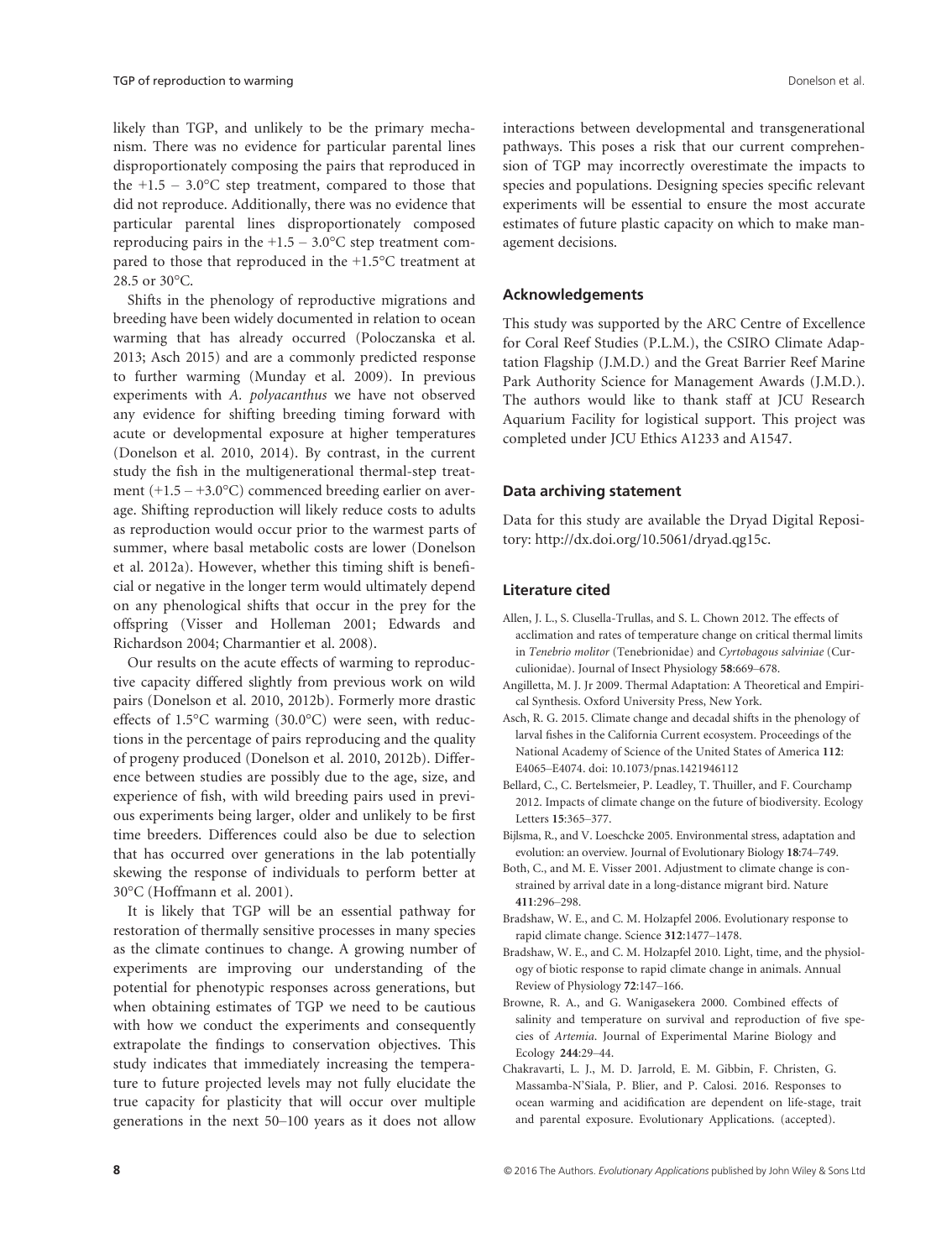Charmantier, A., R. H. McCleery, L. R. Cole, C. Perrins, L. E. B. Kruuk, and B. C. Sheldon 2008. Adaptive phenotypic plasticity in response to climate change in a wild bird population. Science 320:800–803.

Chown, S. L., K. R. Jumbam, J. G. Sørensen, and J. S. Terblanche 2009. Phenotypic variance, plasticity and heritability estimates of critical thermal limits depend on methodological context. Functional Ecology 23:133–140.

Collins, M., R. Knutti, J. Arblaster, J.-L. Dufresne, T. Fichefet, P. Friedlingstein, X. Gao et al. 2013. Long-term climate change: projections, commitments and irreversibility. In T. F. Stocker, D. Qin, G.- K. Plattner, M. Tignor, S. K. Allen, J. Boschung, A. Nauels, Y. Xia, V. Bex, and P. M. Midgle, eds. Climate Change 2013: The Physical Science Basis. Contribution of Working Group I to the Fifth Assessment Report of the Intergovernmental Panel on Climate Change, pp. 1029–1136. Cambridge University Press, Cambridge, UK.

Cushing, D. H. 1969. The regularity of the spawning season of some fishes. Conseil Permanent International pour l'Exploration de la Mer 33:81–92.

Davies, P. R., I. Hanyu, K. Furukawa, and M. Nomura 1986. Effect of temperature and photoperiod on sexual maturation and spawning of the common carp iii. Induction of spawning by manipulating photoperiod and temperature. Aquaculture 52:137–144.

Devlin, R. H., and Y. Nagahama 2002. Sex determination and sex differentiation in fish: an overview of genetic, physiological, and environmental influences. Aquaculture 208:191–364.

Donelson, J. M., and P. L. Munday. 2015. Transgenerational plasticity mitigates the impact of global warming to offspring sex ratios. Global Change Biology 21:2954–2962.

Donelson, J. M., P. L. Munday, M. I. McCormick, N. W. Pankhurst, and P. M. Pankhurst 2010. Effects of elevated water temperature and food availability on the reproductive performance of a coral reef fish. Marine Ecology Progress Series 401:233–245.

Donelson, J. M., P. L. Munday, M. I. McCormick, and G. E. Nilsson 2011. Acclimation to predicted ocean warming by a tropical reef fish. Global Change Biology 17:1712–1719.

Donelson, J. M., P. L. Munday, M. I. McCormick, and R. C. Pitcher 2012a. Rapid transgenerational acclimation of a tropical reef fish to climate change. Nature Climate Change 2:30–32.

Donelson, J. M., P. L. Munday, and M. I. McCormick 2012b. Climate change may affect fish through an interaction of parental and juvenile environments. Coral Reefs 31:753–762.

Donelson, J. M., M. I. McCormick, D. J. Booth, and P. L. Munday 2014. Reproductive acclimation to increased water temperature in a tropical reef fish. PLoS ONE 9:e97223.

Dunn, P. O., and D. W. Winkler 2010. Effects of climate change on timing of breeding and reproductive success in birds. In A. P. Møller, W. Fiedler, and P. Berthold, eds. Effects of Climate Change on Birds. Oxford University Press, Oxford, UK.

Edwards, M., and A. J. Richardson 2004. Impact of climate change on marine pelagic phenology and trophic mismatch. Nature 430:881–884.

Feder, M. E., and G. E. Hofmann 1999. Heat-shock proteins, molecular chaperones, and the stress response: evolutionary and ecological physiology. Annual Reviews of Physiology 61:243–282.

Giebelhausen, B., and W. Lampert 2001. Temperature reaction norms of Daphnia magna: the effect of food concentration. Freshwater Biology 46:281–289.

Gienapp, P., C. Teplitsky, J. S. Alho, J. A. Mills, and J. Merila 2008. Climate change and evolution: disentangling environmental and genetic responses. Molecular Ecology 17:167–178.

Groeters, F. R., and H. Dingle 1988. Genetic and maternal influences on life history plasticity in milkweed bugs (Oncopeltus): response to temperature. Journal of Evolutionary Biology 1:317–333.

- Hamner, W. M. 1963. Diurnal rhythm and photoperiodism in testicular recrudescence of the house finch. Science 142:1294–1295.
- Hobday, A. J., and J. M. Lough 2011. Projected climate change in Australian marine and freshwater environments. Marine and Freshwater Research 62:1000–1014.
- Hoffmann, A. A., and C. M. Sgrò 2011. Climate change and evolutionary adaptation. Nature 470:479–485.

Hoffmann, A. A., R. Hallas, C. Sinclair, and L. Partridge 2001. Rapid loss of stress resistance in drosophila melanogaster under adaptation to laboratory culture. Evolution 55:436–438.

Hofmann, G. E., and A. E. Todgham 2010. Living in the now: physiological mechanisms to tolerate a rapidly changing environment. Annual Reviews of Physiology 72:127–145.

Kelty, J. D., and R. E. Lee Jr 1999. Rapid cold-hardening of Drosophila melanogaster (Diptera: Drosophilidae) during ecologically based thermoperiodic cycles. The Journal of Experimental Biology 204:1659– 1666.

Lough, J. 2007. Climate and climate change on the Great Barrier Reef. In J. E. Johnson, and P. A. Marshall, eds. Climate Change and the Great Barrier Reef: A Vulnerability Assessment, pp. 15–50. Great Barrier Reef Marine Park Authority, Townsville.

Lovejoy, T. E., and L. Hannah. 2005. Climate Change and Biodiversity. Yale University Press, London, UK.

Marshall, D. J., R. Bonduriansky, and L. F. Bussiere 2008. Offspring size as a maternal bet-hedging strategy in unpredictable environments. Ecology 89:2506–2517.

Merilä, J. 2012. Evolution in response to climate change: in pursuit of the missing evidence. BioEssays 34:811–818.

Miller, G. M., F. J. Kroon, S. Metcalfe, and P. L. Munday 2015. Temperature is the evil twin: effects of increased temperature and ocean acidification on reproduction in a reef fish. Ecological Applications 25:603– 620.

- Munday, P. L. 2014. Transgenerational acclimation of fishes to climate change and ocean acidification. F1000Prime Reports 6:99.
- Munday, P. L., J. M. Leis, J. M. Lough, C. B. Paris, M. J. Kingsford, M. L. Berumen, and J. Lambrechts 2009. Climate change and coral reef connectivity. Coral Reefs 28:379–395.
- Munday, P. L., R. R. Warner, K. Munro, J. M. Pandolfi, and D. J. Marshall 2013. Predicting evolutionary responses to climate change in the sea. Ecology Letters 16:1488–1500.

Pankhurst, N. W., and H. R. King 2010. Temperature and salmonid reproduction: implications for aquaculture. Journal of Fish Biology 76:69–85.

Pankhurst, N. W., and P. L. Munday 2011. Effects of climate change on fish reproduction and early life history stages. Marine and Freshwater Research 6:1015–1026.

Pankhurst, N. W., P. I. Hilder, and P. M. Pankhurst 1999. Reproductive condition and behavior in relation to plasma levels of gonadal steroids in the spiny damselfish Acanthochromis polyacanthus. General and Comparative Endocrinology 115:53–69.

Parmesan, C., and G. Yohe 2003. A globally coherent fingerprint of climate change impacts across natural systems. Nature 421: 37–42.

Peck, L. S., M. S. Clark, S. A. Morley, A. Massey, and H. Rossetti 2009. Animal temperature limits and ecological relevance: effects of size, activity and rates of change. Functional Ecology 23:248– 256.